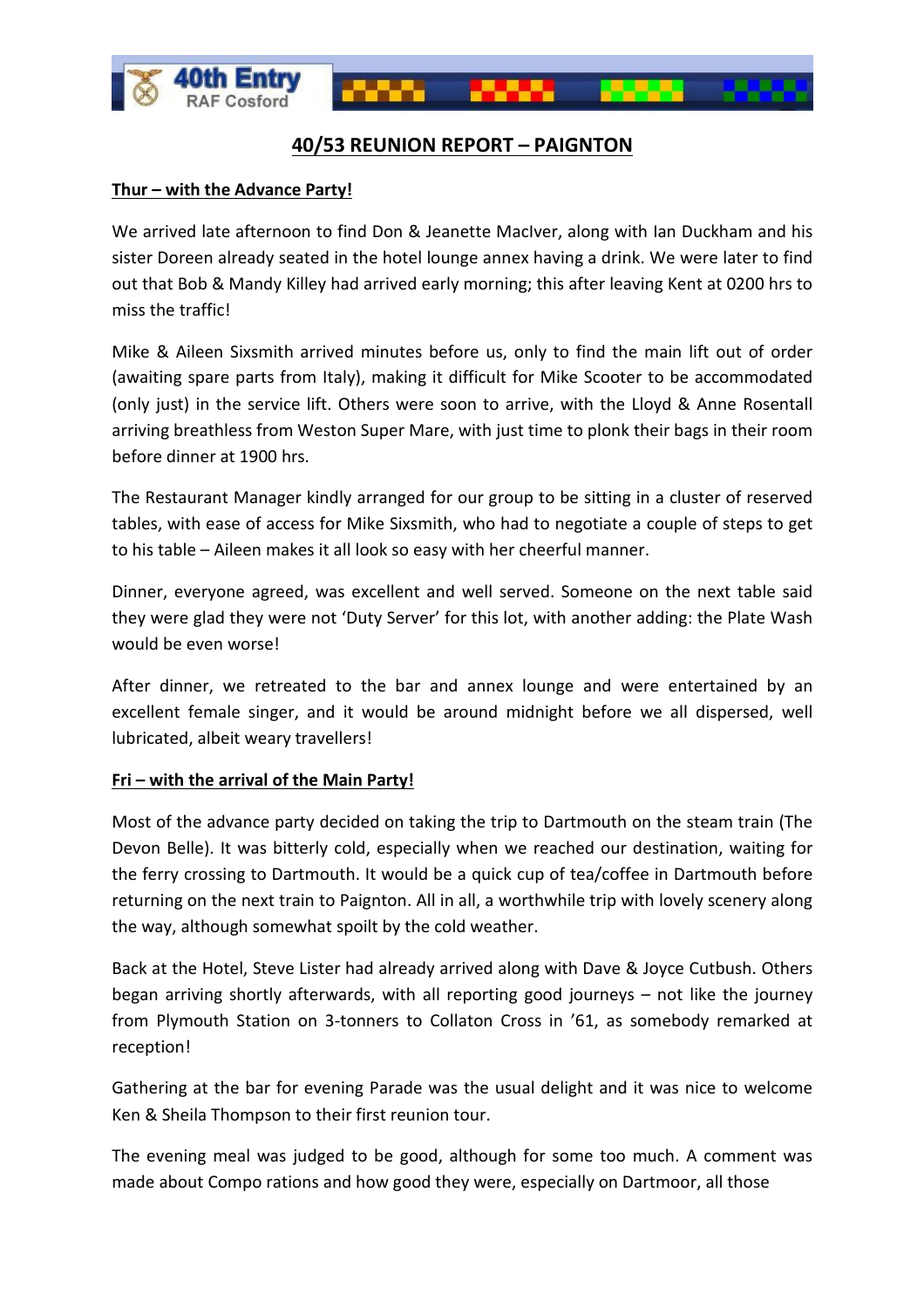

# **Fri – with the arrival of the Main Party!** (continued)

years ago, after a long day trekking. It was agreed that the cheese and biscuits (crackers) were judged to be the best.

Once again, after dinner, we gathered in groups not too far from the bar. Much talk was about the 53 years since we all took the oath to serve Queen & Country. Once again, it would be around 2359 hrs that we all dispersed, knowing we had a full day on Sat.

# **Sat – with an agreed itinerary, and Satnav failures!**

Most of the group decided to go on the agreed itinerary to Buckfast Abbey then onto Collaton Cross to arrive at Newton Ferrers (Dolphin Inn) for approx. 1300 hrs.

Buckfast Abbey, everyone agreed was a tranquil delight. One of the guides informed us that the Abbey was reaching the time (2018) when it would be celebrating its foundation a thousand years ago. The original Abbey stood for five hundred years before it was closed (the polite version!) by Henry VIII. Monks returned in 1882 and rebuilt Buckfast Abbey on it medieval foundation, finishing the church in 1938. Today, there are 12 resident Benedictine monks, which includes several priests.

After this it was on to Collaton Cross. It was the Dartmoor navigation nightmare all over again! I (with the Terry & Carole Winnett as passengers) ended up going nearly 80 miles out of the way, because of an actual Satnav failure – Ian Duckham and his sister were following and in the end we reverted to Ian's Satnav. Worse was to come, with Vernon & Pat Phillips (passengers John & Sue McIntrye) ending up at a Dolphin Inn nowhere near Newton Ferrers! The landlady was shocked to be told there may be another 30 arriving, before it was finally sorted out!

Many failed to find former RAF Collaton Cross and we all finally limped in to the Dolphin Inn, where parking was a nightmare. The Landlord had been warned of our arrival and had even put on extra staff in the kitchen.

Bob & Mandy Killey decided against the navigation exercise and visited Paignton Zoo, with Dave & Joyce Cutbush going to meet a cousin for their day out.

Sat evening was to be our formal evening, with many of the men wearing either Dinner Jacket or Highland Dress – with the ladies looking wonderful as usual.

We were expecting Barry & Joan Mayne to arrive for dinner, as they had indicated they would attend, but they never arrived.

After dinner, we gathered in the bar and adjacent lounges and Carole Winnett volunteered to sell raffle tickets (all our raffle prizes had been kindly donated by those at the reunion) in aid of Help the Heroes. The final amount made was £173 (thanks to Carole) which is being sent to HTH this week.